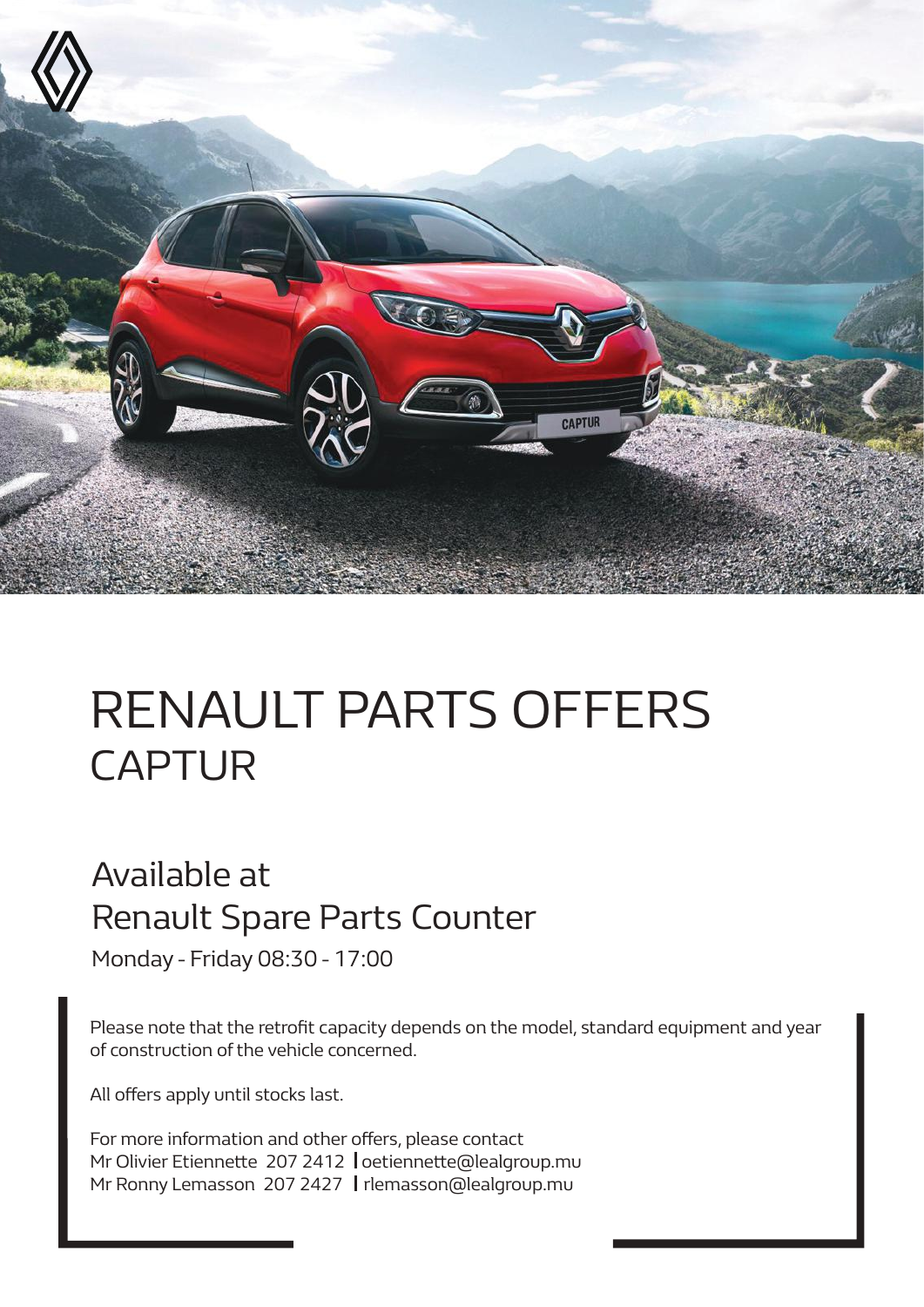

| Part No.   | <b>Part Description</b>                   | Model | Qty            | <b>Unit Normal</b><br>Price (Rs) | $\frac{0}{0}$ | <b>Unit Special</b><br>Price (Rs) |
|------------|-------------------------------------------|-------|----------------|----------------------------------|---------------|-----------------------------------|
| 164463687R | <b>CANALISATION ALIMENTATION</b>          | J5MO  | 1              | 6,812                            | 40%           | 4,087                             |
| 205400606R | ECRAN THERMIQUE SILENCIEUX                | J5MA  | $\overline{2}$ | 5,956                            | 40%           | 3,573                             |
| 240503844R | CABLAGE BANDEAU                           | J5MO  | $\overline{2}$ | 13,406                           | 40%           | 8,044                             |
| 253350004R | OBTURATEUR CONSOLE BOITE                  | J5MO  | 1              | 303                              | 40%           | 182                               |
| 490018503R | <b>DIRECTION MECANIQUE</b>                | J5MO  | $\overline{2}$ | 33,638                           | 40%           | 20,183                            |
| 641116057R | <b>RENFORT DOUBLURE</b>                   | J5MA  | 1              | 8,373                            | 40%           | 5,024                             |
| 685176694R | PIN ARTICULATION BOITE A GANT             | J5MO  | 2              | 4,226                            | 40%           | 2,536                             |
| 7701060693 | ENJOLIVEUR BOUTON SIEGE CHAUFFANT<br>AV/D | J5MO  | 1              | 511                              | 40%           | 306                               |
| 7703077470 | <b>AGRAFE MAINTIEN</b>                    | J5MA  | 10             | 131                              | 40%           | 78                                |
| 7711575806 | DEFLECTEUR AIR *DS21*                     | J5MA  | 1              | 3,303                            | 40%           | 1,982                             |
| 806060282R | MODULE POIGNEE PORTE D                    | J5MO  | 1              | 5,359                            | 40%           | 3,216                             |
| 829616434R | <b>PLATINE LEVE - VITRE</b>               | J5MA  | 1              | 2,278                            | 40%           | 1,367                             |
| 909003742R | <b>GARNITURE PORTE-COFFRE</b>             | J5MO  | 1              | 12,667                           | 40%           | 7,600                             |
| 924409775R | <b>TUYAU CONDENSEUR</b>                   | J5MO  | 1              | 8,255                            | 40%           | 4,953                             |
| 430429377R | PLATEAU-FUSEE AR                          | J5MO  | 2              | 6,514                            | 40%           | 3,908                             |
| 8200660852 | ELECTROVANNE PURGE                        | J5MO  | $\overline{2}$ | 5,529                            | 40%           | 3,317                             |
| 264300008R | <b>PLAFONNIER</b>                         | J5M0  | 1              | 4,119                            | 40%           | 2,471                             |
| 122802491R | DEMI-FLASQUE BUTE (PAIRE)                 | J5MA  | 1              | 712                              | 40%           | 427                               |
| 122994M500 | CLAVETTE CALAGE PIGNON / VILEBREQUIN      | J5MA  | 1              | 232                              | 40%           | 139                               |
| 214816703R | <b>GROUPE MOTOVENTILATEUR</b>             | J5MA  | 2              | 19,147                           | 40%           | 11,488                            |
| 7703041045 | <b>ECROU DIAMETRE 5</b>                   | J5MO  | 5              | 121                              | 40%           | 72                                |
| 244382477R | <b>BRIDE FIXATION BATTERIE</b>            | J5MO  | 2              | 448                              | 40%           | 269                               |
| 144999224R | <b>TUYAU EAU ENTREE</b>                   | J5MO  | 1              | 1,534                            | 50%           | 767                               |
| 144B34346R | <b>TUYAU REFROIDISSEMENT</b>              | J5M0  | $\mathbf{1}$   | 8,617                            | 50%           | 4,308                             |
| 206516364R | PLOT SUSPENSION ECHAPPEMENT               | J5MA  | 2              | 686                              | 50%           | 343                               |
| 288006835R | <b>MECANISME ESSUIE -VITRE</b>            | J5MO  | $\mathbf{1}$   | 18,826                           | 50%           | 9,413                             |
| 738527125R | ENJOLIVEUR PAVILLON D                     | J5MO  | 1              | 6,808                            | 50%           | 3,404                             |
| 738532089R | ENJOLIVEUR PAVILLON                       | J5MO  | 1              | 6,660                            | 50%           | 3,330                             |
| 7703053945 | RONDELLE PLATE 12                         | J5MO  | 4              | 207                              | 50%           | 103                               |
| 7703074640 | OBTURATEUR 8.2                            | J5MO  | 10             | 105                              | 50%           | 52                                |
| 805022764R | <b>SERRURE PORTE AV</b>                   | J5MO  | $\mathbf{1}$   | 10,863                           | 50%           | 5,432                             |

Price is per unit and includes VAT.

**Renault Spare Parts Counter**  Monday - Friday 08:30 - 17:00 | **Tel: 207 2412 / 207 2427**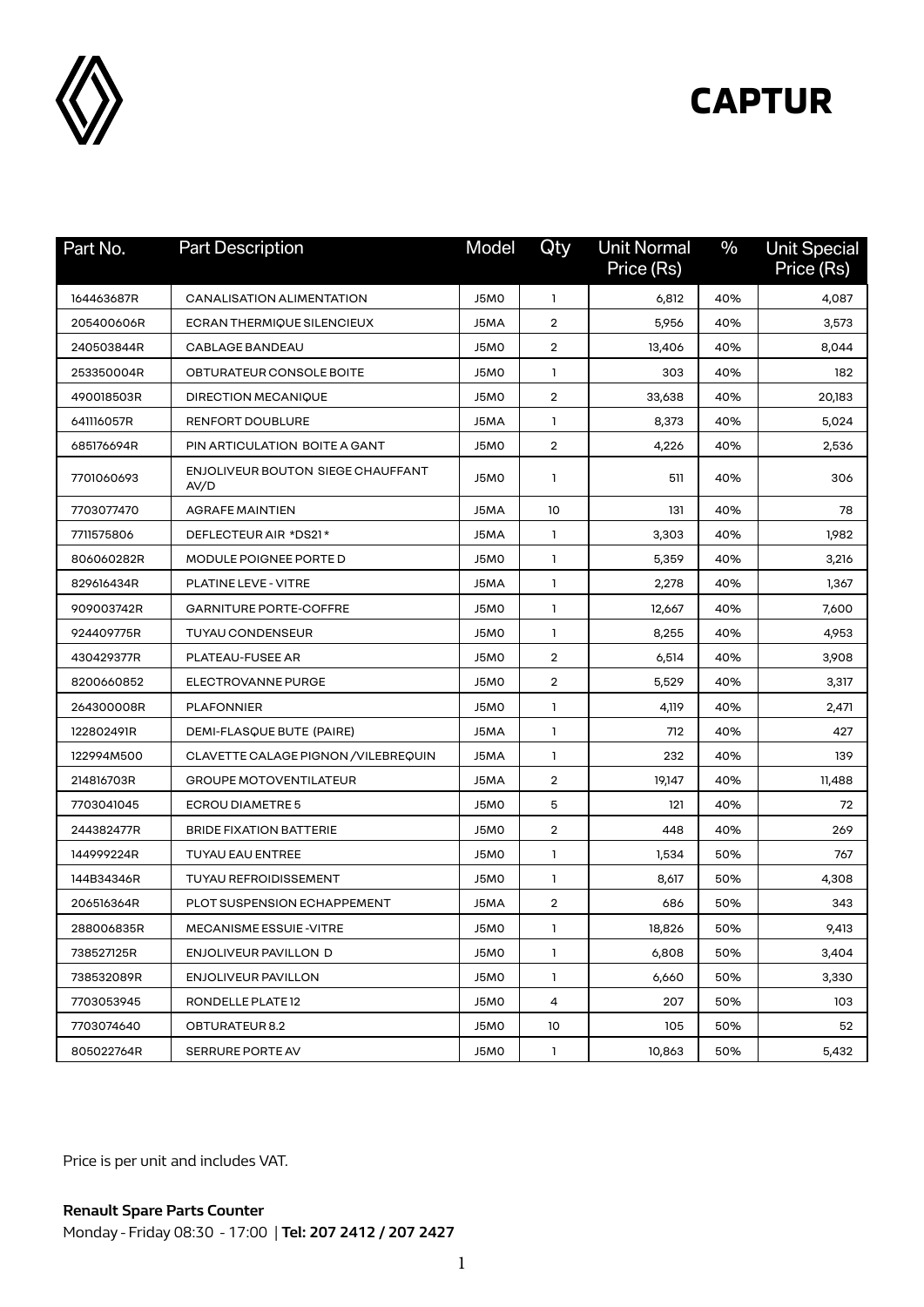

| Part No.   | <b>Part Description</b>              | Model              | Qty          | <b>Unit Normal</b><br>Price (Rs) | $\%$ | <b>Unit Special</b><br>Price (Rs) |
|------------|--------------------------------------|--------------------|--------------|----------------------------------|------|-----------------------------------|
| 808204302R | LECHEUR EXT AV AV/D                  | J5MA               | $\mathbf{1}$ | 4,503                            | 50%  | 2,252                             |
| 808213183R | LECHEUR EXT AV G                     | J5MA               | $\mathbf{1}$ | 4,470                            | 50%  | 2,235                             |
| 808310294R | JOINT ANTISALISSURE AV/G             | J5MA               | 1            | 2,772                            | 50%  | 1,386                             |
| 809013331R | <b>GARNITURE PANNEAU</b>             | J5MA               | 1            | 23,250                           | 50%  | 11,625                            |
| 8200693464 | APPUI INF RESSORT                    | J5MO               | 2            | 1,437                            | 50%  | 719                               |
| 8201578572 | PACK SKI AVANT ET ARR *DS21 *        | J5MO               | 1            | 9,964                            | 50%  | 4,982                             |
| 8201591868 | ELEMENT AERODYNAMIQUE ARR            | J5MA               | $\mathbf{1}$ | 10,178                           | 50%  | 5,089                             |
| 870190247R | CABALGE SECURITE SIEGE AV/D          | J5MA               | $\mathbf{1}$ | 10,049                           | 50%  | 5,025                             |
| 878167914R | <b>BOUCLE CEINTURE MILIEU</b>        | J5MO               | 1            | 5,056                            | 50%  | 2,528                             |
| 7703179022 | <b>ECARTEUR 2 VOIES</b>              | J5MO               | $\mathbf{1}$ | 191                              | 50%  | 96                                |
| 215034612R | <b>TUYAU SORTIE RADIATEUR</b>        | J5MO               | 1            | 2,665                            | 80%  | 533                               |
| 265501712R | FEU AR D COFFRE                      | J5MA               | 2            | 3,056                            | 80%  | 611                               |
| 277228552R | <b>CAPTEUR TEMPERATURE EXTERIEUR</b> | J5MA               | 3            | 5,086                            | 80%  | 1,017                             |
| 285905719R | LECTEUR CARTE DE DEMARRAGE           | J5MA               | 1            | 19,764                           | 80%  | 3,953                             |
| 403005101R | JANTE ALU 61/2XJ17440                | J5MA               | 1            | 14,487                           | 80%  | 2,897                             |
| 462107407R | FLEXIBLE FREIN AV                    | J5MA OTS           | 26           | 1,998                            | 80%  | 400                               |
| 622576574R | ELEMENT AERODYNAMIQUE G              | J5MA               | 1            | 2,312                            | 80%  | 462                               |
| 628108533R | GUIDE AIR INF D BOUCLIER             | J5MA               | з            | 5,178                            | 80%  | 1,036                             |
| 628175066R | GUIDE AIR INF G BOUCLIER             | J5MA               | 2            | 5,178                            | 80%  | 1,036                             |
| 638437392R | <b>ECRAN PASSAGE ROUE</b>            | J5MA<br><b>OTS</b> | 6            | 4,592                            | 80%  | 918                               |
| 638756642R | ENJOLIVEUR AILE AV/G                 | J5MA               | 1            | 3,769                            | 80%  | 754                               |
| 641815839R | EQUERRE ELEMENT LAT AILE AV          | J5MA               | 1            | 4,443                            | 80%  | 889                               |
| 668622369R | <b>GRILLE AUVENT D</b>               | J5MO               | 1            | 1,333                            | 80%  | 267                               |
| 668637604R | <b>GRILLE AUVENT G</b>               | J5MO               | 1            | 1,249                            | 80%  | 250                               |
| 685000850R | <b>BOITE A GANT</b>                  | J5MA               | 1            | 28,891                           | 80%  | 5,778                             |
| 749048739R | COUVERCLE PRISE DE DIAGNOSTIC        | J5MO               | 1            | 1,244                            | 80%  | 249                               |
| 756102272R | TRAVERSE EXTREME ARR                 | J5MA               | 3            | 9,595                            | 80%  | 1,919                             |
| 758903856R | CARENAGE SOUS MOTEUR                 | J5MO               | 1            | 16,423                           | 80%  | 3,285                             |
| 764198011R | <b>COLL OBTURATEUR ELARGISEUR</b>    | J5MA               | 1            | 3,188                            | 80%  | 638                               |
| 764617930R | <b>BAVOLET GAUCHE</b>                | J5MA               | 1            | 30,067                           | 80%  | 6,013                             |
| 769845643R | AGRAFE MAINTIEN                      | J5MA               | 8            | 138                              | 80%  | 28                                |

Price is per unit and includes VAT.

**Renault Spare Parts Counter**  Monday - Friday 08:30 - 17:00 | **Tel: 207 2412 / 207 2427**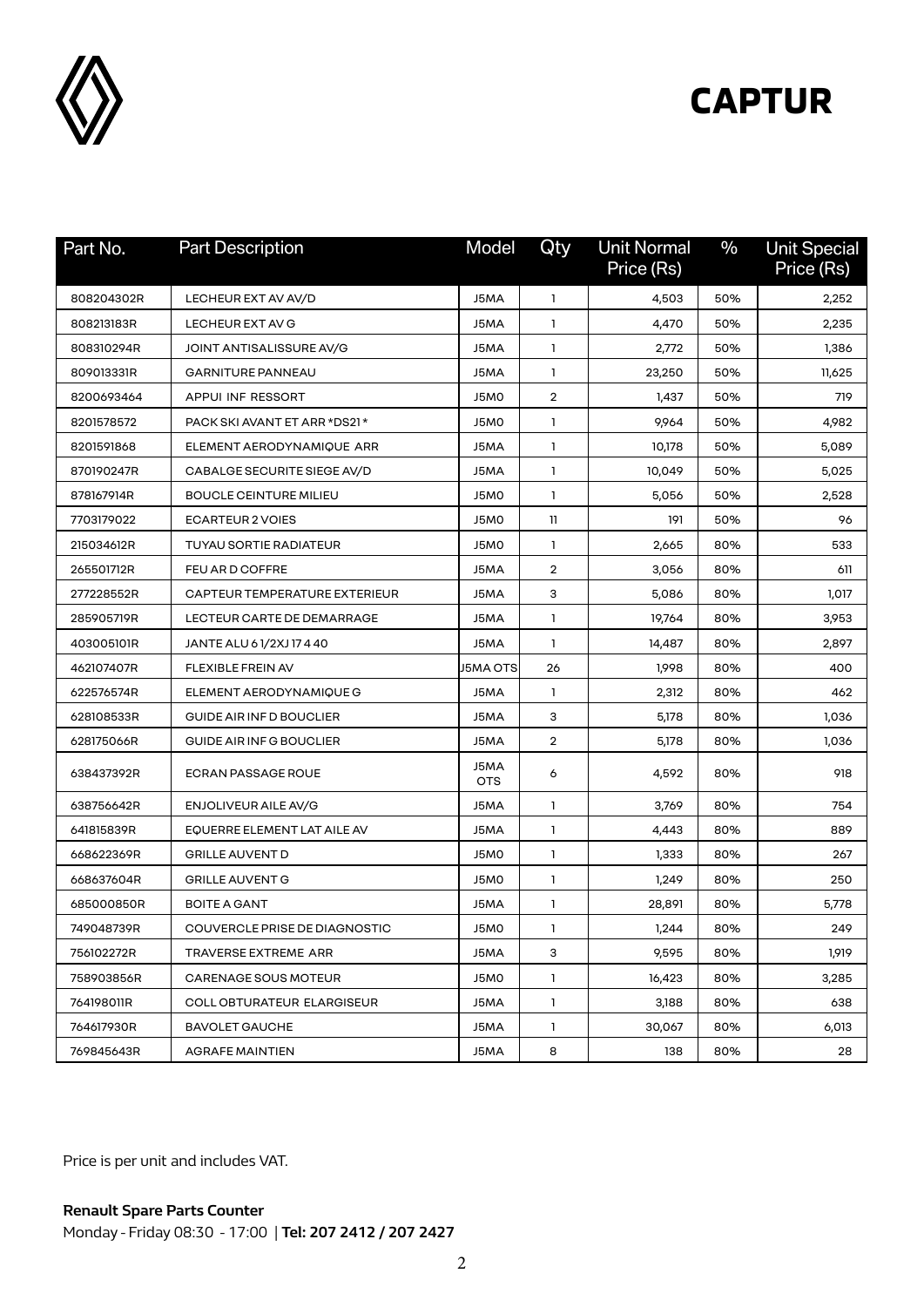

| Part No.   | <b>Part Description</b>     | Model | Qty                     | <b>Unit Normal</b><br>Price (Rs) | $\frac{0}{0}$ | <b>Unit Special</b><br>Price (Rs) |
|------------|-----------------------------|-------|-------------------------|----------------------------------|---------------|-----------------------------------|
| 7703008257 | VIS RLX M6X100-16           | J5MO  | 10                      | 147                              | 80%           | 29                                |
| 7703017145 | VIS CBLX RD                 | J5MA  | 6                       | 149                              | 80%           | 30                                |
| 7703081214 | <b>CLIP MAINTIEN</b>        | J5MO  | 1                       | 265                              | 80%           | 53                                |
| 802638366R | MODULE VITRE FIXE AV/G      | J5MA  | $\mathbf{1}$            | 4,310                            | 80%           | 862                               |
| 805003529R | <b>SERRURE PORTE AV</b>     | J5MO  | $\overline{2}$          | 6,455                            | 80%           | 1,291                             |
| 805014463R | SERRURE PORTE AV /G         | J5MA  | 1                       | 6,986                            | 80%           | 1,397                             |
| 8200002897 | <b>BUTEE CAPOT</b>          | J5MA  | 4                       | 888                              | 80%           | 178                               |
| 8200176733 | AGRAFE TUYAU LAVE-VITRE     | J5MO  | $\overline{\mathbf{c}}$ | 235                              | 80%           | 47                                |
| 8200218906 | APPUI SUP RESSORT           | J5MO  | $\overline{2}$          | 1,848                            | 80%           | 370                               |
| 8200302291 | <b>AGRAFE AILE</b>          | J5MA  | 5                       | 140                              | 80%           | 28                                |
| 8201341755 | <b>SEUIL PORTE COFFRE</b>   | J5MA  | $\mathbf{1}$            | 2,243                            | 80%           | 448                               |
| 8201358832 | <b>TRAVERSE ATTELAGE</b>    | J5MA  | $\overline{2}$          | 5,283                            | 80%           | 1,057                             |
| 8201358836 | COLLECTION MONTAGE ATTELAGE | J5MA  | $\overline{2}$          | 5,736                            | 80%           | 1,147                             |
| 8201363334 | <b>CANULE ECHP CHROME</b>   | J5MA  | 1                       | 2,300                            | 80%           | 460                               |
| 8201385440 | COQUE DE RETROVIS           | J5MA  | 4                       | 3,209                            | 80%           | 642                               |
| 8201394372 | SURTAPIS HBT TEXT - ORANGE  | J5MA  | $\overline{2}$          | 2,787                            | 80%           | 557                               |
| 822358549R | ENJOLIVEUR MONTANT AR/G     | J5MO  | 1                       | 3,739                            | 80%           | 748                               |
| 823009608R | VITRE MOBILE PORTE AR/D     | J5MA  | $\mathbf{1}$            | 3,087                            | 80%           | 617                               |
| 823010692R | VITRE MOBILE PORTE AR/G     | J5MO  | 1                       | 3,833                            | 80%           | 767                               |
| 823014872R | VITRE MOBILE PORTE AR/G     | J5MA  | $\mathbf{1}$            | 3,087                            | 80%           | 617                               |
| 833067675R | VITRE CUSTODE D             | J5MO  | 1                       | 3,801                            | 80%           | 760                               |
| 833071568R | VITRE CUSTODE G             | J5MO  | $\mathbf{1}$            | 3,801                            | 80%           | 760                               |
| 850425934R | SUPPORT FEU G ASS           | J5MA  | $\mathbf{1}$            | 4,536                            | 80%           | 907                               |
| 852233250R | SUPPORT BOUCLIER AR/G       | J5MA  | З                       | 2,074                            | 80%           | 415                               |
| 886864766R | KIT DEVEROUILLAGE SIEGE ARR | J5MA  | 1                       | 7,289                            | 80%           | 1,458                             |
| 908303115R | JOINT PORTE COFFRE          | J5MA  | 1                       | 6,078                            | 80%           | 1,216                             |
| 921844053R | CONVERGENT LAT SUPERIEUR    | J5MA  | $\mathbf{1}$            | 1,756                            | 80%           | 351                               |
| 963029140R | RETROVISEUR EXT G           | J5MA  | $\mathbf{1}$            | 12,571                           | 80%           | 2,514                             |
| 990425982R | <b>COLLECTION BANDE</b>     | J5MA  | $\mathbf{1}$            | 19,212                           | 80%           | 3,842                             |
| 253253894R | CONTACTEUR DEBUT            | JHMA  | $\mathbf{1}$            | 1,882                            | 80%           | 376                               |
| 164466880R | CANALISATION ALIMENTATION   | J5MO  | 6                       | 6,232                            | 80%           | 1,246                             |
| 253256730R | CONTACTEUR DEBUT COURSE     | J5MA  | $\overline{2}$          | 2,035                            | 80%           | 407                               |

Price is per unit and includes VAT.

**Renault Spare Parts Counter**  Monday - Friday 08:30 - 17:00 | **Tel: 207 2412 / 207 2427**